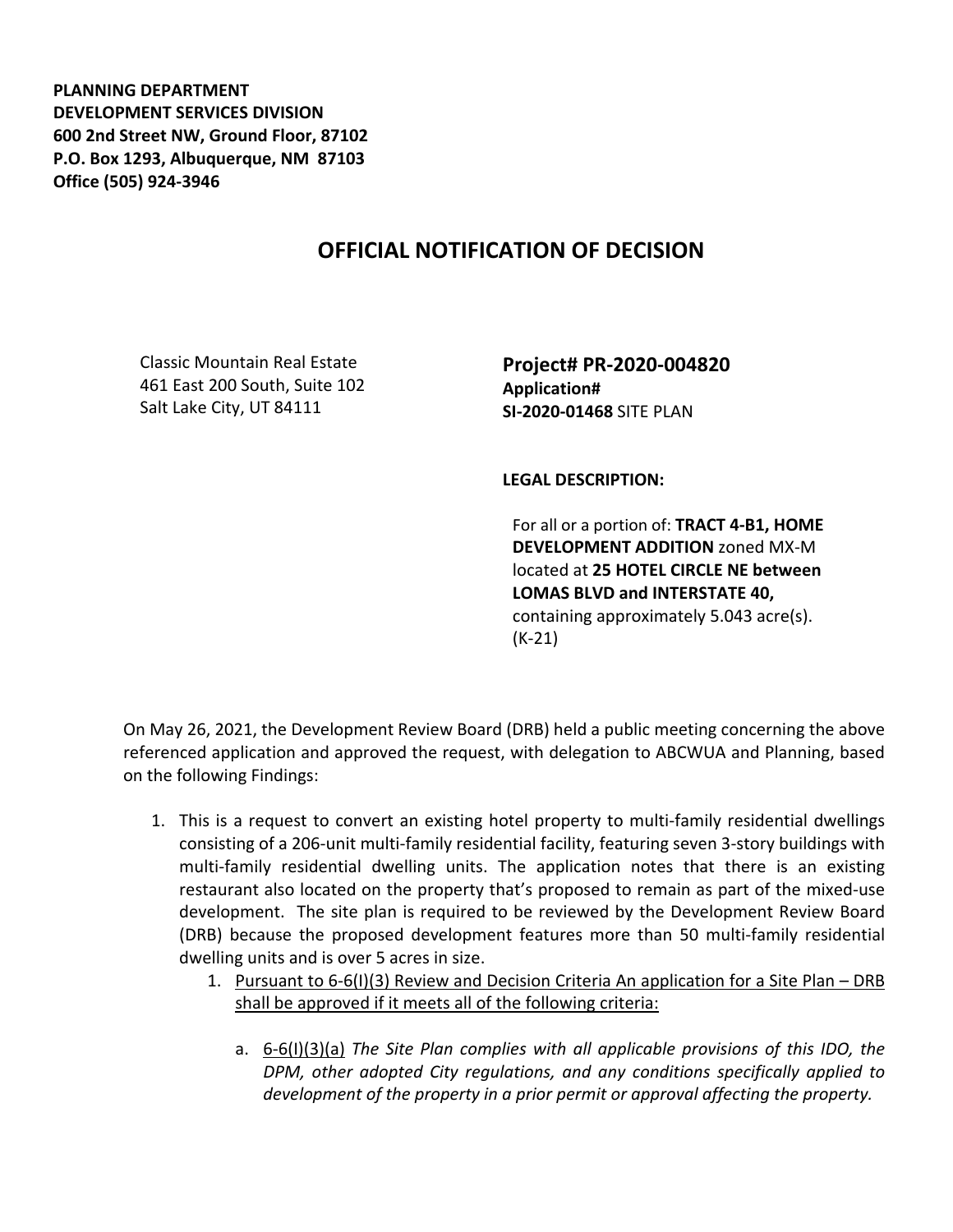Official Notice of Decision Project # PR-2020-004820 Application# SI-2020-01468 Page 2 of 3

> The parking meets the IDO requirements: 248 parking spaces are proposed where 248 parking spaces are required. The landscaping meets the IDO requirements: 27,121 square feet of landscaping is proposed where 23,101 square feet is required. The height of the buildings meets the IDO requirements: the 27.8-foot maximum height of the buildings complies with the 48-foot maximum building height in the MX-M zone district.

*b.* 6-6(I)(3)(b) *The City's existing infrastructure and public improvements, including but not limited to its street, trail, drainage, and sidewalk systems, have adequate capacity to serve the proposed development, and any burdens on those systems have been mitigated to the extent practicable.* 

The site has access to a full range of urban services including utilities, roads and emergency services. A traffic impact study was prepared for the project, and all recommended roadway improvements per the approved traffic impact study have been included on the approved Infrastructure List.

*c.* 6-6(I)(3)(c) *If the subject property is within an approved Master Development Plan, the Site Plan shall meet any relevant standards in the Master Development Plan in addition to any standards applicable in the zone district the subject property is in.*

The subject property is not located within an approved Master Development Plan, therefore this criterion does not apply.

- 2. An Infrastructure List was approved with this Site Plan. A recorded Infrastructure Improvements Agreement (IIA) must be submitted.
- 3. The proposed development is permitted within the MX-M zone district.

## **Conditions:**

- 1. This Site Plan is valid 7 years from DRB approval (5/26/2021). An extension may be requested prior to the expiration date.
- 2. Final sign off is delegated to ABCWUA for the Encroachment Agreement and paper easements as discussed.
- 3. Final sign off is delegated to Planning for the signature on the Shared Access Agreement with the neighbor to the north which shall also include specific language for the configuration of the driveway separation, Solid Waste signature, and the recorded IIA.
- 4. The applicant will obtain final sign off from ABCWUA and Planning by August 26, 2021 or the case may be scheduled for the next DRB hearing and could be denied her the DRB Rules of Procedure.